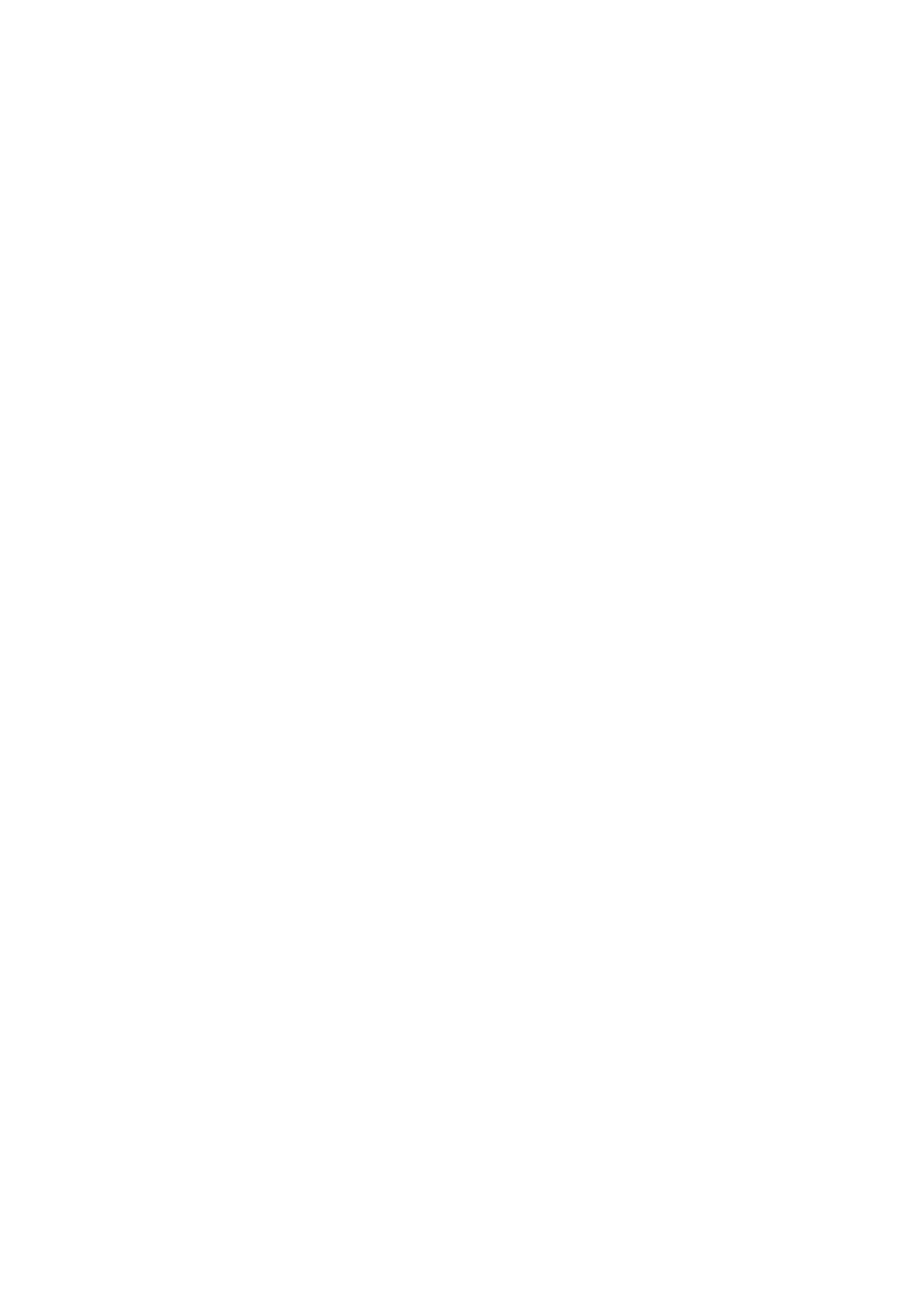#### **THE TOPIC**

In 2020, the United Nations will celebrate its 75th anniversary, looking back on a turbulent history. 75 years after the end of WWII and 30 years after the fall of the Berlin Wall, the multilateral system with the UN at its heart is under pressure once again. An obvious example is the Trump Administration's current "America first" policy, which focuses on bilateral "deals" and is the model for similar moves by a number of middle powers. The continuing trend towards ever new fora and formats outside the UN and controversies over its role also threaten to lessen its significance.

Nevertheless, the current transition to a new world order also offers opportunities to reinvigorate the UN. As varied as the concepts for a future world order might be, apart from those advanced by hard core unilateralists, they all see a role for a world organisation. But this role might look very different. At present, it is not clear what kind of global order countries such as China, India, Brazil, South Africa and many emerging middle powers are striving for. The International sef: Expert Workshop 2019 aims to gain a clearer picture of the general framework in which the UN operates today and in the near future, and to identify new strategies and alliances needed to empower the UN to live up to its Charter.

The workshop begins with a debate about the kind of global architecture that might replace the post-Cold War liberal order. Assuming that the UN continues to have a central role to play, the question is what exactly its role should be in the future and how its structure has to change if it is to be accepted as a truly universal institution. Which actors and coalitions are willing and able to support the UN in carrying out its tasks? The workshop will also explore how the UN will have to adapt its working methods to be able to live up to its future tasks and increase its impact. How can it improve its legitimacy, transparency and inclusiveness and, at the same time, develop strategies for the efficient implementation of its norms and objectives?

The International sef: Expert Workshop 2019 will bring together around 30 international experts from academia, civil society, international organisations and national administrations to discuss these questions.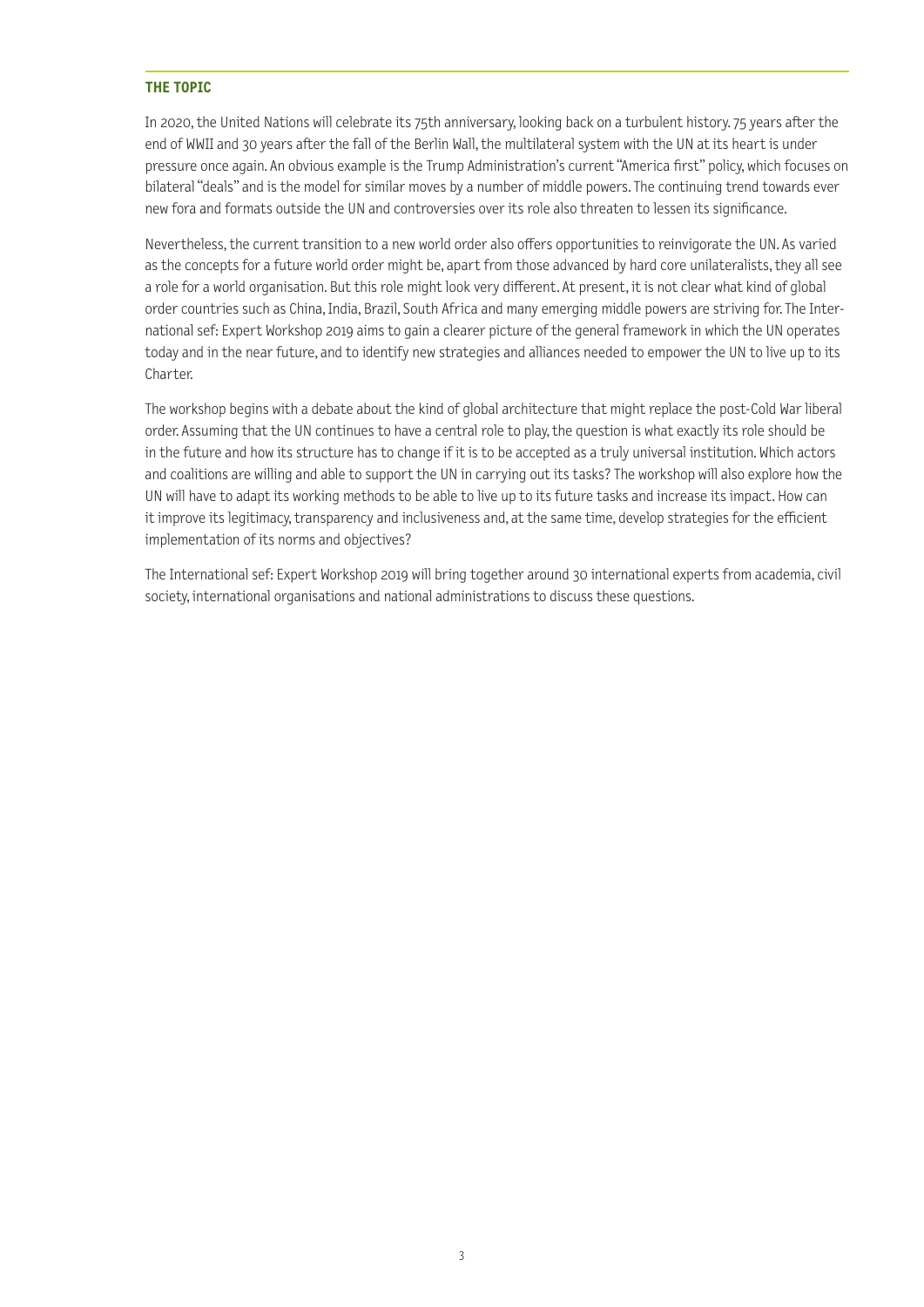# **: Tuesday, 03 September 2019**

| 12.30 hrs | Registration and light refreshments                                                                                                                                                                                            |
|-----------|--------------------------------------------------------------------------------------------------------------------------------------------------------------------------------------------------------------------------------|
| 13.00 hrs | Welcome<br><b>Ludger Siemes</b><br>Director General European and International Affairs<br>State Chancellery of North Rhine-Westphalia                                                                                          |
|           | Introduction<br>Dr Michèle Roth<br>Executive Director<br>Development and Peace Foundation (sef:), Bonn<br>Dr Cornelia Ulbert<br>Executive Director<br>Institute for Development and Peace (INEF), University of Duisburg-Essen |

#### **SESSION I THE UN – WHERE IT COMES FROM AND WHERE IT IS HEADING**

#### **Keynote: The UN – a history of challenges**

Throughout its history, the UN has always been faced with challenges and radical changes in world politics, affecting its ability to act. As a consequence, the UN has reinvented itself several times. What were the most crucial steps in the organisation's development? How did it manage to adapt to new circumstances? What was the impact on the various sectoral fields in which the UN works?

13.30 hrs **Professor Thomas G. Weiss** Presidential Professor of Political Science The Graduate Center, City University of New York

#### **Roundtable debate: The end of the liberal world order – and of the United Nations?**

The "golden age" of the liberal world order based on multilateral governance with the UN at its centre seems to be over – if it ever existed. What does the retrogression of multilateralism in many policy fields mean for global cooperation and its underlying norms? Will global cooperation be replaced by bilateral and plurilateral agreements, or will we see new forms of global cooperation? What will the underlying norms look like?

14.15 hrs **H.E. Neelam Deo** Director Gateway House. Indian Council on Global Relations, Mumbai **Professor Thomas G. Weiss Professor Jinghan Zeng** Professor of China and International Studies Lancaster University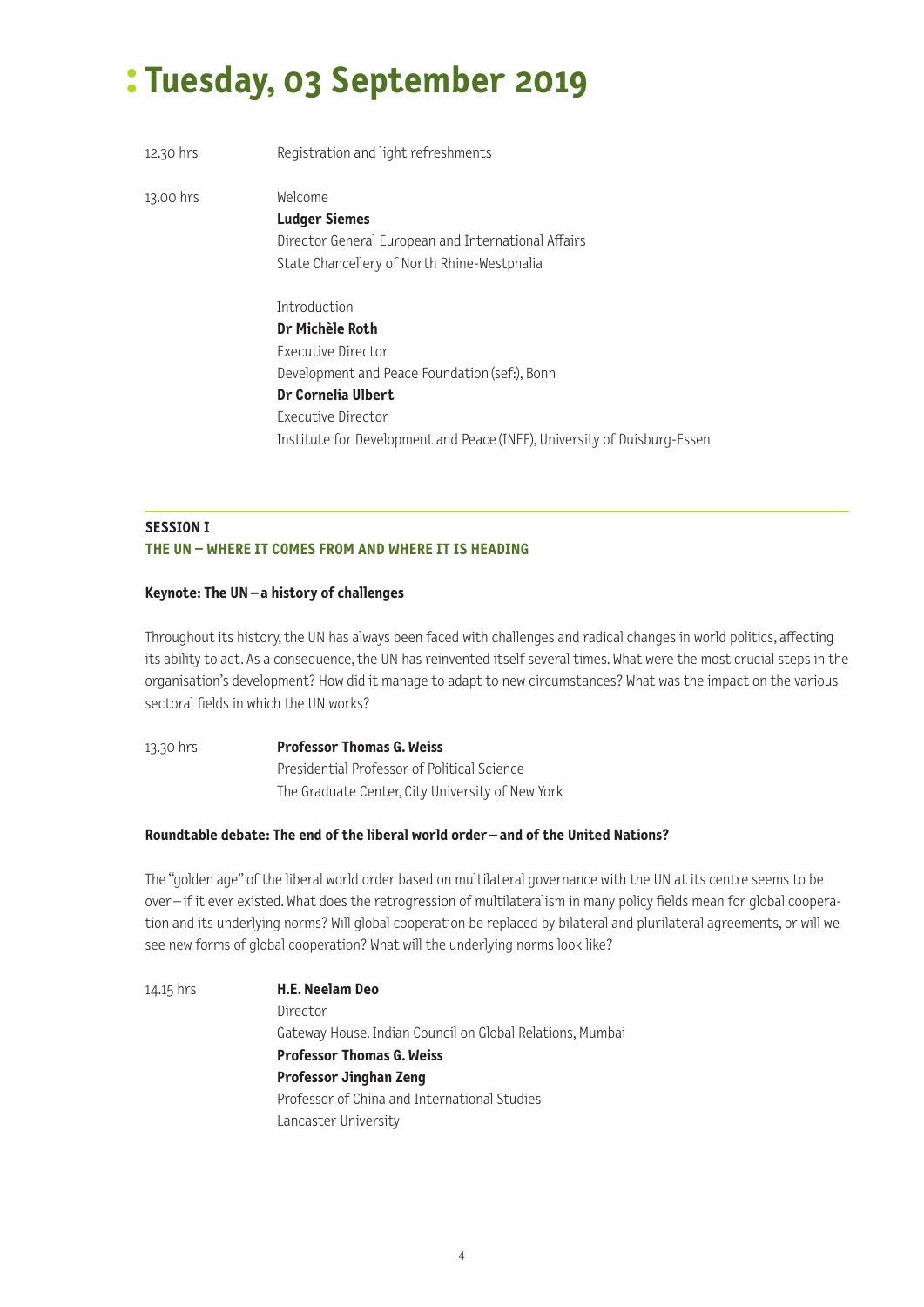15.00 hrs Plenary debate

Chair **Dr Cornelia Ulbert**

15.30 hrs Coffee break

#### **SESSION II THE UNITED NATIONS OF THE FUTURE – INSTITUTIONAL DESIGN AND KEY TASKS**

Since its foundation, the UN has been accustomed to being the authority when it comes to negotiating and setting global norms and goals, particularly in fields such as peace and security, sustainable development and health. It has also been active in implementing its decisions, e.g. through peacebuilding missions and development programmes. With a new world order looming on the horizon, the UN will have to adapt its institutional design as well as its role. Considering different models of a future world order, what should the UN's role be? And how should its core bodies be redesigned to be able to fulfil these tasks?

| $16.00$ hrs | Roundtable discussion                                                 |
|-------------|-----------------------------------------------------------------------|
|             | Dr Georgios Kostakos                                                  |
|             | <b>Executive Director</b>                                             |
|             | Foundation for Global Governance and Sustainability (FOGGS), Brussels |
|             | Professor Alanna O'Malley                                             |
|             | Chair of United Nations Studies in Peace and Justice                  |
|             | Leiden University                                                     |
|             | Dr Shahr-yar Sharei                                                   |
|             | President and Executive Director                                      |
|             | Center for United Nations Constitutional Research (CUNCR), Brussels   |
| 16.45 hrs   | Plenary debate                                                        |
|             | Chair                                                                 |
|             | Dr Silke Weinlich                                                     |
|             | Senior Researcher                                                     |
|             | DIE - German Development Institute, Bonn                              |
| 17.30 hrs   | Short break                                                           |
|             |                                                                       |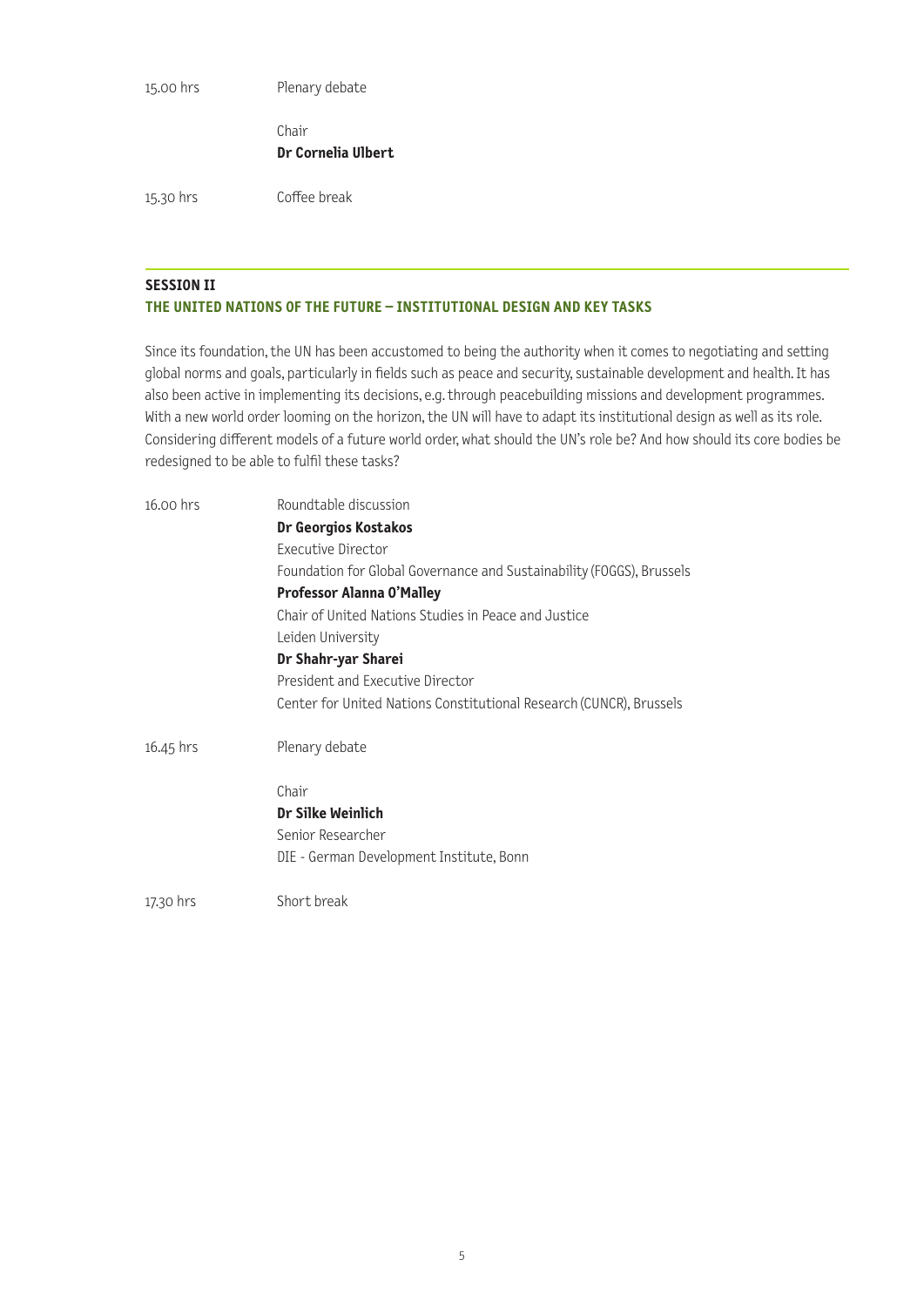#### **SESSION III NEW ALLIANCES FOR COOPERATIVE POLICY-MAKING**

The current decline of "liberal" multilateralism is mainly explained by the fact that "the West" and in particular the United States have said goodbye to it. Many international relations commentators predict an era that will be shaped by the geopolitical interests of China and the US. But is this picture too simple in today's complex world? Does "post-Western" automatically mean "post-multilateral"? What role might new alliances of middle powers play within the UN if the old East-West/North-South fronts become less important? And what about the potential of non-governmental or regional and local actors to claim and uphold a cooperative order based on universally agreed norms and rules?

| 17.45 hrs       | Roundtable discussion                                                                                     |
|-----------------|-----------------------------------------------------------------------------------------------------------|
|                 | <b>Louise Riis Andersen</b>                                                                               |
|                 | Senior Researcher                                                                                         |
|                 | Danish Institute for International Studies, Copenhagen                                                    |
|                 | <b>Helga Barth</b>                                                                                        |
|                 | Director for Human Rights, International Development and Social Affairs<br>Federal Foreign Office, Berlin |
|                 | <b>Fergus Watt</b>                                                                                        |
|                 | Coordinator of the UN2020 Initiative,                                                                     |
|                 | Executive Director of World Federalist Movement-Canada, Ottawa                                            |
| 18.15-19.00 hrs | Plenary debate                                                                                            |
|                 | Chair                                                                                                     |
|                 | <b>Dr Marianne Beisheim</b>                                                                               |
|                 | Senior Associate, Research Division "Global Issues"                                                       |
|                 | Stiftung Wissenschaft und Politik (SWP), Berlin                                                           |
|                 | Chair of the Advisory Board of the Development and Peace Foundation (sef:)                                |
| 19.30 hrs       | Informal Dinner                                                                                           |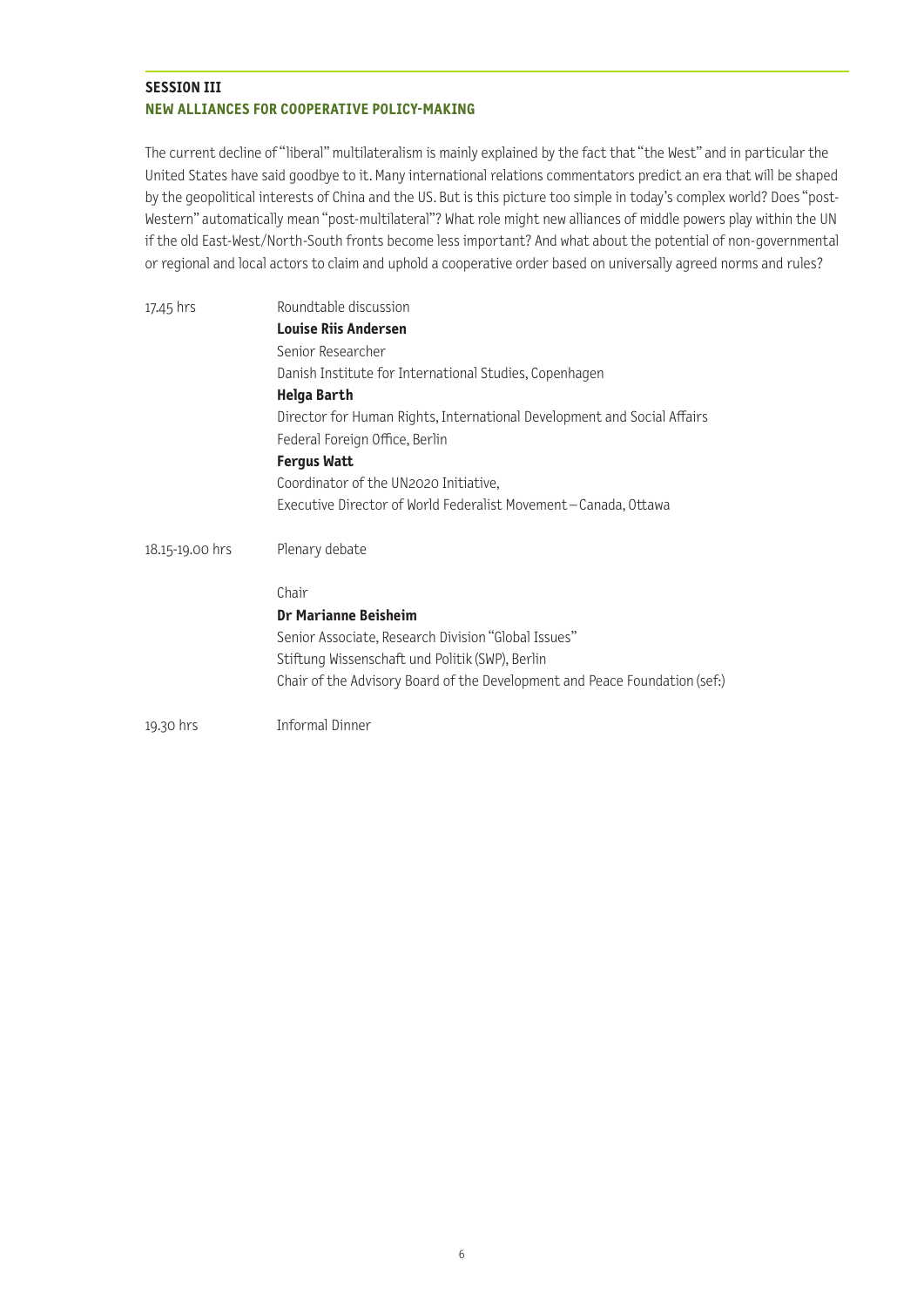# **: Wednesday, 04 September 2019**

9.15 hrs Welcome coffee

#### **SESSION IV GAINING AGENCY: JOINING FORCES FOR A HIGHER IMPACT**

Since the 1990s, the world has seen a proliferation of formal and informal institutions and agreements dealing with inter- and transnational issues. The UN itself has taken over many new tasks. But more often than not, states as well as private or local actors turn to other fora than the UN in the hope of securing greater influence or more effectiveness. It is therefore essential for the UN and its agencies not only to (re-)gain the support of its member states but also to increase its impact on the ground. Consequently, more and more international and regional organisations are teaming up strategically around common objectives (like the Sustainable Development Goals) and trying to focus their programmes of work on clear visions. But how can inter-organisational rivalries be overcome? Can the UN successfully fill the role of an "orchestrator" between different global fora as well as regional organisations?

| 09.30 hrs | Input                                                                                                                                       |
|-----------|---------------------------------------------------------------------------------------------------------------------------------------------|
|           | Natalie Samarasinghe                                                                                                                        |
|           | Incoming Deputy to the Special Adviser on the Preparations for the Commemoration<br>of the 75th Anniversary of the United Nations, New York |
| 10.00 hrs | Plenary debate                                                                                                                              |
|           | Chair                                                                                                                                       |
|           | <b>Professor Math Noortmann</b>                                                                                                             |
|           | Professor of Transnational Law and Non-State Actors                                                                                         |
|           | Centre for Trust, Peace and Social Relations, Coventry University                                                                           |
|           | Executive Director of the Academic Council on the United Nations System (ACUNS)                                                             |
|           |                                                                                                                                             |
|           |                                                                                                                                             |

#### **SPOTLIGHT**

#### **PUBLIC PERCEPTIONS OF THE UN OVER THE DECADES - WHAT TO LEARN FROM POPULAR LEGITIMACY?**

11.00 hrs **Dr Lisa Dellmuth** Associate Professor of International Relations Stockholm University

11.15 hrs Break with light lunch